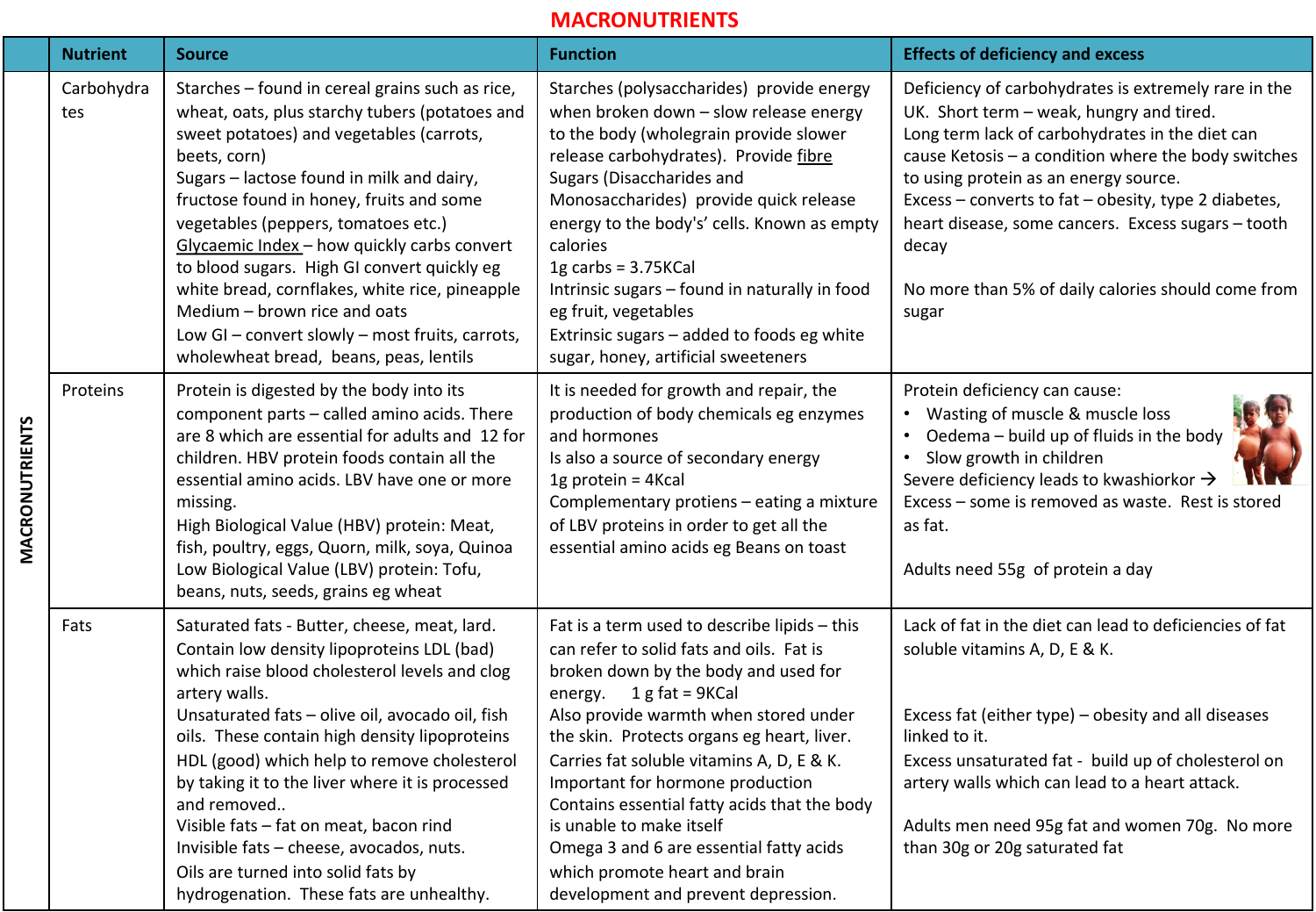## **MICRONUTRIENTS - VITAMINS**

|                               | <b>Nutrient</b>                                                                                                     | <b>Function</b>                                                                                                                                                                                  | <b>Source</b>                                                                                                                                                                                                | <b>Effects of deficiency/excess</b>                                                                                                                                                                                                                                                                                                                                                                                                      |
|-------------------------------|---------------------------------------------------------------------------------------------------------------------|--------------------------------------------------------------------------------------------------------------------------------------------------------------------------------------------------|--------------------------------------------------------------------------------------------------------------------------------------------------------------------------------------------------------------|------------------------------------------------------------------------------------------------------------------------------------------------------------------------------------------------------------------------------------------------------------------------------------------------------------------------------------------------------------------------------------------------------------------------------------------|
| <b>FAT SOLUBLE VITAMINS</b>   | Vitamin A<br><b>Retinol</b><br><b>An antioxidant</b>                                                                | Required for a healthy immune<br>system<br>Keeps mucous membranes of eyes,<br>digestive system and lungs healthy<br>Helps vision in dim light                                                    | Dairy products, fortified spreads,<br>Egg yolk, oily fish, yellow fruits eg mango,<br>apricots and yellow, red and green (leafy)<br>vegetables eg spinach, carrots, sweet<br>potatoes, tomatoes, red peppers | Deficiency is rare in developed countries but can lead to night<br>blindness and a compromised immune system<br>Dry mucous membranes<br>Excess: pregnant women should avoid liver as high levels of<br>Vit A can cause birth defects                                                                                                                                                                                                     |
|                               | <b>Vitamin D</b><br>Cholecalciferol                                                                                 | Essential for absorbing calcium from<br>foods<br>Formation of strong bones and teeth<br>especially during childhood and<br>adolescence                                                           | Sunlight in UK summer<br>Food sources - oily fish, eggs, liver,<br>fortified cereals and margarines                                                                                                          | Poor absorption of calcium - rickets (soft bones) in children<br>and osteomalacia in adults<br>At risk groups - pregnant, breastfeeding, babies, those over<br>65, people who cover up skin<br>Excess - can cause kidney damage and in infants<br>hypercalcaemia (weak bones, kidney stones).                                                                                                                                            |
|                               | <b>Vitamin E</b><br>An antioxidant                                                                                  | Antioxidant protects body from<br>diseases<br>Strengthens immune system<br>Helps maintain healthy skin and eyes                                                                                  | Plant oils eg soya, corn, olive oil<br>Nuts, seeds,<br>Milk, egg yolk<br>Polyunsaturated spreads and oils                                                                                                    | Deficiency is unlikely<br>Excess can cause headaches, nausea and can affect blood<br>coagulation                                                                                                                                                                                                                                                                                                                                         |
|                               | <b>Vitamin K</b>                                                                                                    | Helps blood clot and is good for bone<br>health                                                                                                                                                  | Green leafy vegetables, cauliflower<br>Liver, bacon, cereals and vegetable oils                                                                                                                              | Deficiency is unlikely. Newborns given Vit K shot to prevent<br>Excess is stores in liver for future use<br>bleeding                                                                                                                                                                                                                                                                                                                     |
| <b>WATER SOLUBLE VITAMINS</b> | Vitamin B<br>Group                                                                                                  | All B's release energy from foods<br>And most keep the skin, eyes and<br>nervous system healthy                                                                                                  | Red meat, Liver, Eggs, Wholegrain foods,<br>yeast/yeast extract                                                                                                                                              | Severe deficiency & excess are rare in developed countries.<br>Lack of B Group vitamins can cause dry, cracked skin                                                                                                                                                                                                                                                                                                                      |
|                               | <b>B1 Thiamin</b><br><b>B2 Riboflavin</b><br><b>B3 Niacin</b><br><b>B9 Folic acid</b><br><b>B12Cobalamin</b>        | +Helps childhood growth<br>+helps childhood growth<br>+helps lower fat levels in blood<br>+helps reduce spina bifida in unborn<br>babies<br>+Making red blood cells and processing<br>folic acid | fresh and dried fruits<br>rice, mushrooms<br>seeds, nuts, beans<br>potatoes, oranges, berry fruits<br>fish, milk, cheese                                                                                     | Lack - beriberi (muscle wasting) Excess - headaches<br>Excess - very rare - kidney stones<br>Lack - pellagra (diarrhoea, sore skin, memory loss) Excess liver damage<br>Lack = megaloblastic anaemia (sickness, diarrhoea, spina bifida in babies.<br>Excess - stomach problems and trouble sleeping<br>Lack - pernicious anaemia, fatigue, depression, damage to nervous system.<br>Vegans have to supplement diet with fortified foods |
|                               | Vitamin C<br>An antioxidant<br>Levels of<br>Vit B and C<br>diminish during<br>storage,<br>processing and<br>cooking | Helps the body absorb iron from food<br>Essential for the formation of collagen<br>(the body's scaffold tissue)<br>Aids wound healing<br>Supports a healthy immune system &<br>fights infection  | Fruits including - kiwi, strawberry, citrus<br>fruits<br>Peppers, tomatoes<br>Dark green vegetables including cabbage,<br>broccoli                                                                           | Extreme deficiency is called scurvy. This is very rare however<br>symptoms include bleeding gums, wounds not healing<br>properly, tiredness.<br>Lack of vitamin C can also be linked to iron-deficiency<br>anaemia as absorption of iron will be affected by lack of<br>vitamin C.<br>Excess is eliminated in urine                                                                                                                      |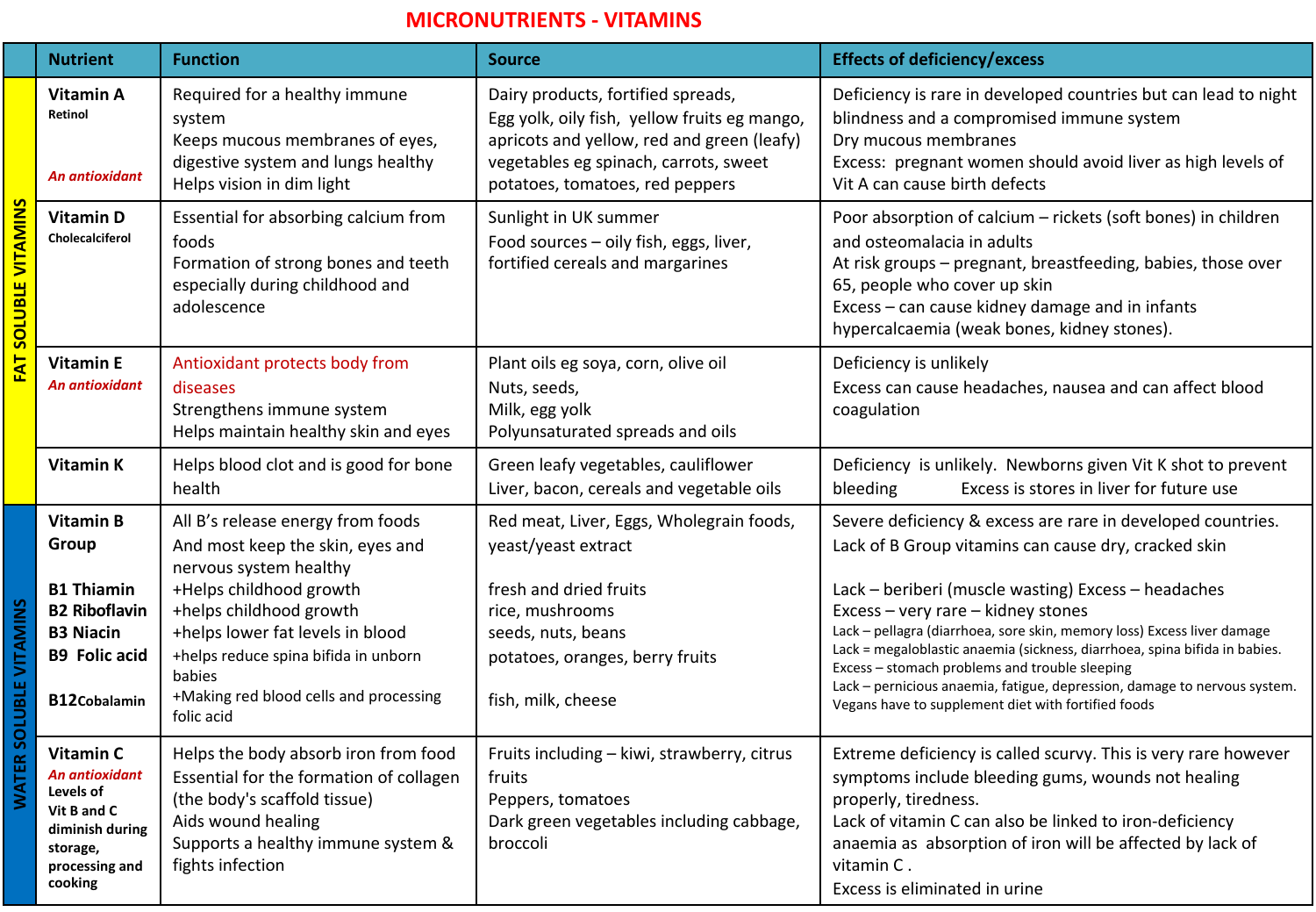## **MICRONUTRIENTS - MINERALS**

|           | <b>Nutrient</b> | <b>Function</b>                                                                                                                                       | <b>Source</b>                                                                                                                                                                                                                                                                     | <b>Effects of deficiency/excess</b>                                                                                                                                                                                                                  |
|-----------|-----------------|-------------------------------------------------------------------------------------------------------------------------------------------------------|-----------------------------------------------------------------------------------------------------------------------------------------------------------------------------------------------------------------------------------------------------------------------------------|------------------------------------------------------------------------------------------------------------------------------------------------------------------------------------------------------------------------------------------------------|
|           | Calcium         | Form, strengthen and maintain<br>bones and teeth<br>For blood clotting<br>To keep nerves and muscles<br>working properly<br>Normal growth in children | Dairy foods, green leafy vegetables, eg cabbage<br>Wholegrain cereals<br>Soya drinks with added calcium<br>Fish with edible bones eg sardines<br>Bread made with fortified flour<br>Vit D needed to help body absorb calcium eg<br>macaroni and cheese, sardines on toast         | Deficiency - rickets, osteomalacia, osteoporosis<br>(reduction in bone density)<br>At risk groups - lactose intolerant, have coeliac disease,<br>breastfeeding or past the menopause<br>Excess - stomach pain and diarrhoea. Builds up in<br>kidneys |
|           | <b>Iron</b>     | Helps make haemoglobin in red<br>blood cells which carry oxygen to<br>the body cells                                                                  | Red meat, offal, wholegrain cereals, green<br>leafy vegetables eg watercress, beats, nuts,<br>dried fruits, fortified breakfast cereals, all<br>wheat flour is fortified. Vit C needed in order<br>for iron to be absorbed eg cereal with kiwi,<br>wholemeal toast and lemon curd | Deficiency - iron deficiency anaemia - tired, lethargic,<br>pale. At risk - girls due to periods, nursing mothers and<br>pregnancy.<br>Excess - constipation, nausea, vomiting, stomach pain                                                         |
| VIINERALS | <b>Fluoride</b> | To strengthen the bones and<br>enamel in the teeth and help<br>prevent tooth decay                                                                    | Fish and seafood, some water supplies, tea                                                                                                                                                                                                                                        | Deficiency - may lead to weak enamel on the teeth and<br>lead to tooth decay<br>Excess - permanently coloured teeth                                                                                                                                  |
|           | Phosphorous     | Works with calcium to build strong<br>bones and teeth<br>Important for energy release                                                                 | Red meat, dairy foods, fish, poultry, bread,<br>brown rice, oats                                                                                                                                                                                                                  | Deficiency - unlikely as in lots of foods<br>Excess - involuntary muscle convulsions, diarrhoea and<br>stomach cramps. Can reduce calcium levels - fractures                                                                                         |
|           | lodine          | To produce the hormone thyroxine.<br>Which controls the metabolic rate<br>of the body                                                                 | Seafood, vegetables, milk and dairy                                                                                                                                                                                                                                               | Deficiency - swelling in the neck (goitre); if pregnant<br>mother is deficient, baby may develop cretinism (brain<br>damage)                                                                                                                         |
|           | Sodium (salt)   | Helps to control the amount of<br>water in the body<br>Helps body to use energy<br>Helps to control the nerves and<br>muscles                         | Salt<br>Processed foods eg crisps, bacon, ham,<br>sausages<br>Some breakfast cereals<br>Yeast extract<br>Stock cubes                                                                                                                                                              | Deficiency - muscle cramps<br>Excess - high blood pressure which can damage heart<br>and kidneys and lead to a stroke<br>Aged $11 + 5$ g day RDA                                                                                                     |